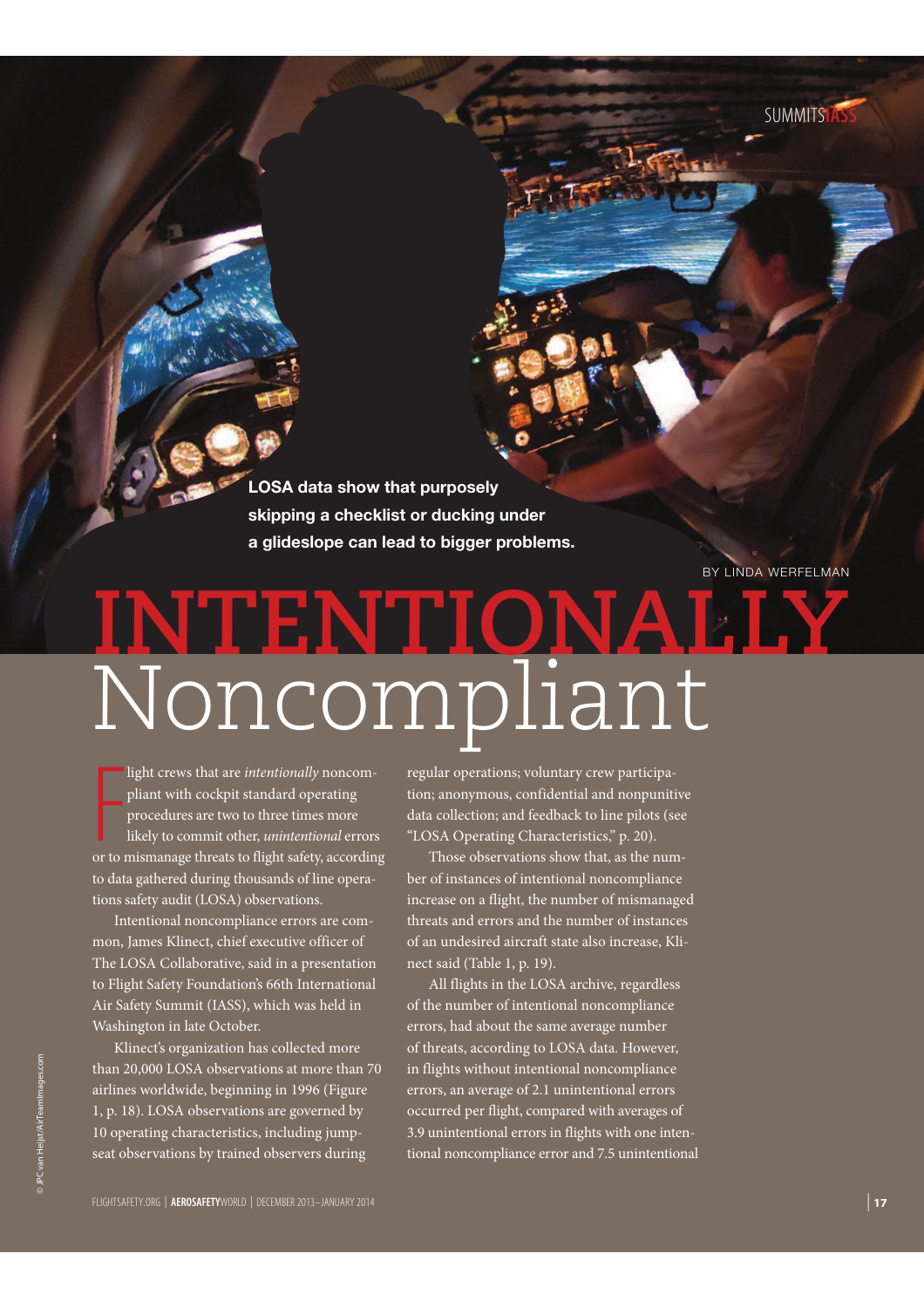# SUMMITS**IASS**

errors in flights with two or more intentional noncompliance errors.

Klinect told the IASS that on 49 percent of the flights in his organization's LOSA archive, the observer reported at least one intentional compliance error.

The real problem, he added, is that flight crews often respond incorrectly to an intentional noncompliance error that is, their response actually represents a mismanagement of the error — about 20 percent of the time, "so 20 percent of intentional noncompliance errors are actually linked to other errors."

The most common of the intentional noncompliance errors include omitted altitude callouts, checklists performed from memory, failure to execute a mandatory missed approach, a pilot making flight guidance changes while hand flying, and taxi duties that

are performed while an airplane is still on the runway.

"Very simple things," Klinect said. "Don't these things seem really minor? … I would argue that … until we start reading what the intentional noncompliance is. … It's a big deal when you take it from a system view … and [see] what a culture of noncompliance can create."

As an example, he cited a LOSA observer's description of the following intentional noncompliance error involving a flight crew on a Boeing 777-300ER.

With the airplane at 2,800 ft and established on an instrument landing system approach, air traffic control (ATC) told the crew to maintain 160 kt. Instead, the captain told the first officer (FO), who was the pilot flying, to "ignore it so that the aircraft could

be stable by 1,500 [ft]," the description said. The mode control panel was set for 126 kt, and the crew selected 30 degrees of flaps. The FO "offered" to set the airspeed at 160 kt, but the captain "was adamant that [the ATC instruction] was to be ignored," the description said, adding that at no time did the captain tell ATC his intentions.

The LOSA observer classified the error as "intentional speed deviation without ATC clearance/speed too low."

# **Procedural Drift**

Klinect said that occurrences of intentional noncompliance are a way of measuring an organization's procedural drift, which he defined as, "if you have a set of procedures that are written … and flight crews drift away from how things are written."



LOSA = line operations safety audit

**Note:** Dots represent more than 20,000 observations at more than 700 airlines since 1996. Source: James Klinect

## **Figure 1**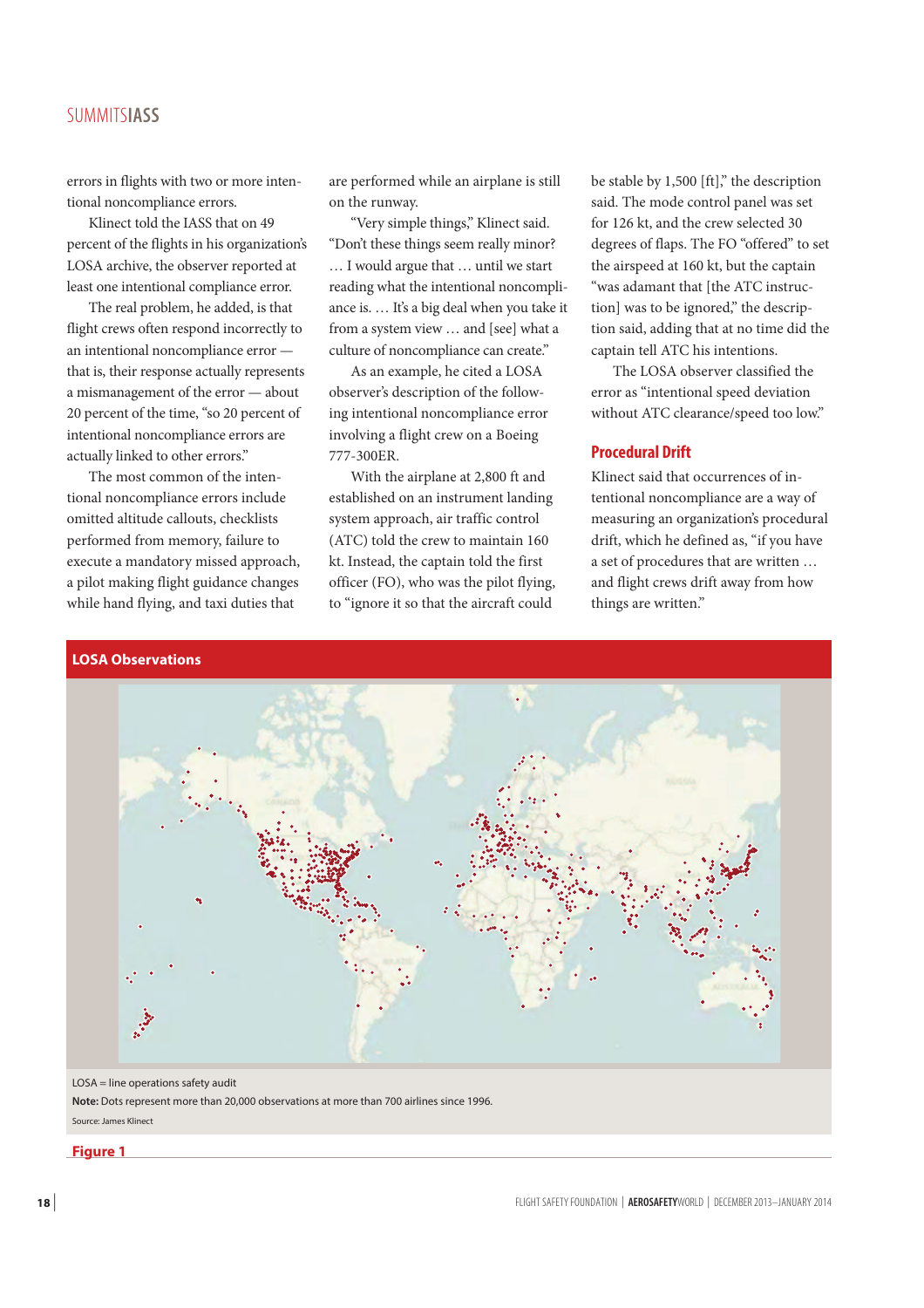One question that should be asked at every airline, he said, is "how far do you let your guys drift?"

LOSA observers evaluate the extent of procedural drift by observing flight crew actions and listening to the comments they make in the cockpit, Klinect said.

As an example, he cited the instance of a flight crew that commits the same error several times, such as missing a level-off call four or five times during one phase of flight. Together, those missed calls are coded by LOSA observers as one intentional noncompliance error.

"We can't get in the guy's head to ask him whether it was intentional or unintentional," Klinect said. "We try to use observables. … It's not perfect, but it gets us close."

In other instances, the crew "openly discusses that they're going to break SOPs [standard operating procedures], and, yes, this happens in front of observers," he said. Often in these cases, the pilots believe that they are saving time — "performing a checklist from memory is a classic," he said.

#### **Managing Errors**

Analyses of LOSA observations have found that the best flight crews are those that not only manage the operational complexity of their flights but also anticipate threats and errors, and manage those, too, Klinect said. They use threat and error management (TEM) defenses that include policies and procedures, monitoring/crosschecking, crew resource management, checklists, deviation callouts, aircraft hardware, airmanship and "luck."

Weaknesses in TEM defenses become obvious during LOSA observations, Klinect said, noting, as an example, that checklist errors occurred during 26 percent of LOSA archive flights most of them during predeparture.

## **Intentional Noncompliance Is an Indicator of Eroding Safety Margins**

| <b>TEM Indicator</b>                  | <b>Flights with</b><br><b>Zero Intentional</b><br><b>Noncompliance</b><br><b>Errors</b> | <b>Flights with</b><br><b>One Intentional</b><br>Noncompliance<br>Error | <b>Flights with Two or</b><br><b>More Intentional</b><br><b>Noncompliance</b><br><b>Errors</b> |
|---------------------------------------|-----------------------------------------------------------------------------------------|-------------------------------------------------------------------------|------------------------------------------------------------------------------------------------|
| % of observations                     | 51%                                                                                     | 24%                                                                     | 25%                                                                                            |
| Average number of threats per flight  | 4.5                                                                                     | 4.7                                                                     | 4.8                                                                                            |
| Average number of errors per flight   | 2.1                                                                                     | 3.9                                                                     | 7.5                                                                                            |
| % of flights with a mismanaged threat | 26%                                                                                     | 40%                                                                     | 54%                                                                                            |
| % of flights with a mismanaged error  | 29%                                                                                     | 47%                                                                     | 67%                                                                                            |
| % of flights with a UAS               | 27%                                                                                     | 43%                                                                     | 60%                                                                                            |

TEM = threat and error management; UAS = undesired aircraft state

**Note**: Crews with at least one intentional noncompliance error are two to three times more likely to mismanage threats and errors.

Source: James Klinect

#### **Table 1**

He also noted that flight crews who are rated poor/marginal in their monitoring and cross-checking skills are two times more likely during LOSA flights to experience mismanaged errors and undesired aircraft states.

"That's why we focus on monitor/ cross-check," Klinect said. "It's not monitoring for the sake of monitoring. … Threat and error management tries to bring … the things that we want to focus on — managing threats, errors and undesired aircraft states."

Nearly all of the 20,000 flight observations include some type of crew error, and "unfortunately, not all flight crews manage errors," he said. "In fact, about 35 percent of the flights that we see get into aircraft deviations, unstable approaches, speed deviations [defined by LOSA as plus or minus 10 kt from an ATC speed clearance or ATC speed restriction], vertical deviations or lateral deviations."

# **EBT Initiative**

LOSA data support evidence-based training (EBT), pointing to areas in which pilots would benefit from further training, Klinect said.

The primary pilot mismanagement issue involves speed deviations while hand flying an aircraft, he said, noting that data show that 81 percent of these occurrences are mismanaged. Most occur during descent/approach, and the problem is rarely called out by the pilot monitoring, he said, adding that "the procedures are there, but the guys don't do it, for some reason."

He said that at least two areas where data indicate a need for additional training involve crew interactions with ATC — coping with ATC radio transmissions that include three or more instructions, which are mismanaged about 19 percent of the time, and coping with "challenging" ATC speed clearances, which are mismanaged about 13 percent of the time. Overall, 61 percent of the archived observations involve some sort of threat related to ATC, he said.

Other frequent threats are thunderstorms, which are mismanaged about 12 percent of the time typically because of issues involving weather radar usage or an uncertainty about when and how far to deviate around the storm.